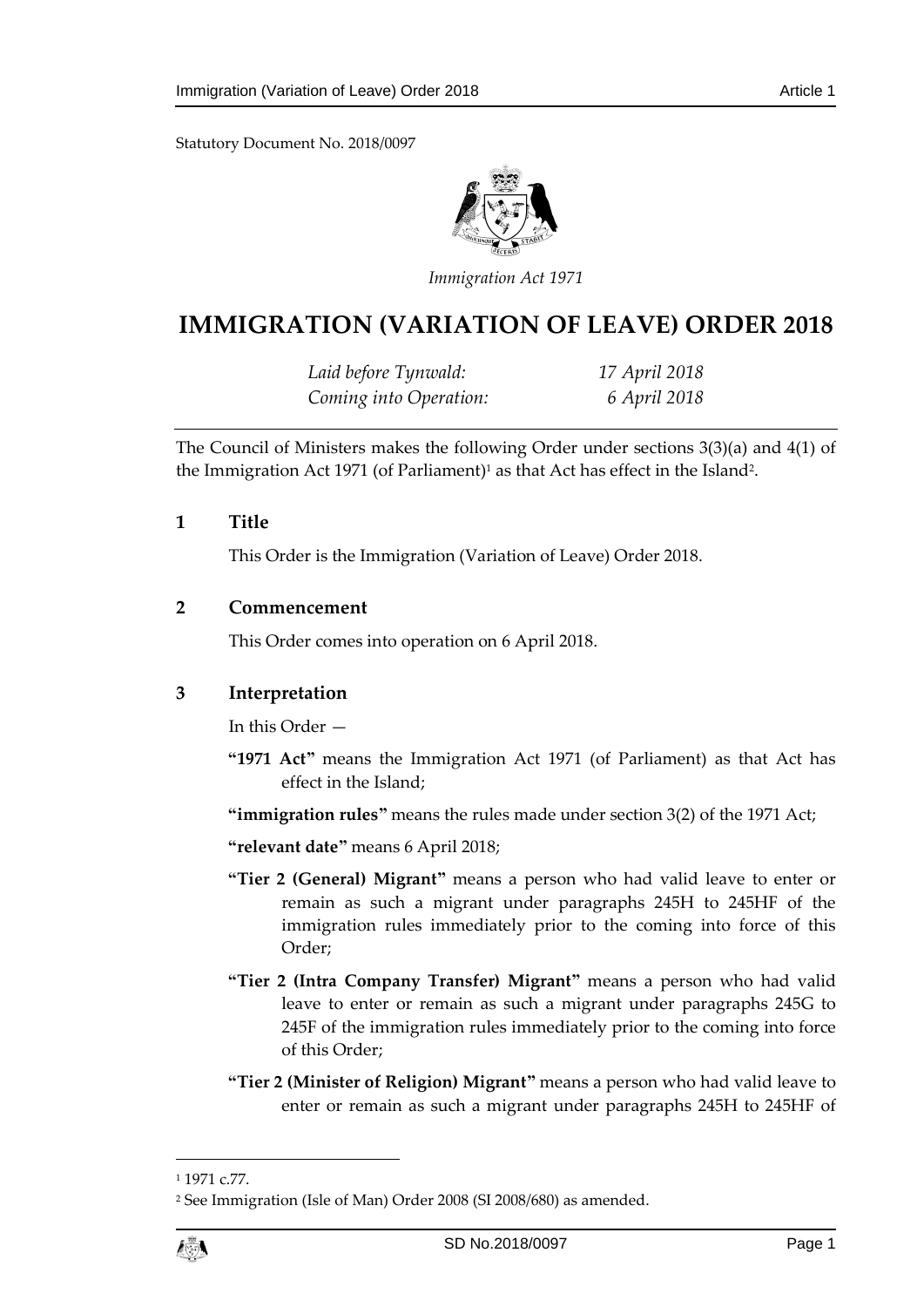the immigration rules immediately prior to the coming into force of this Order; and

**"Tier 2 (Sportsperson) Migrant"** means a person who had valid leave to enter or remain as such a migrant under paragraphs 245H to 245HF of the immigration rules immediately prior to the coming into force of this Order.

## **4 Variation of leave to enter or remain in the Isle of Man: Tier 2 (Intra Company Transfer) Migrants and dependants**

- (1) This article applies to any person who immediately prior to the relevant date is —
	- (a) a Tier 2 (Intra Company Transfer) Migrant; or
	- (b) the dependant of a Tier 2 (Intra Company Transfer) Migrant.
- (2) With effect from the relevant date, the conditions of leave of the classes of persons to whom this article applies shall be varied as follows —
	- (a) a Tier 2 (Intra Company Transfer) Migrant shall be deemed to be Worker (Intra Company Transfer) Migrant and that person shall be subject to the conditions of leave set out in Appendix W to the immigration rules; and
	- (b) the dependant of a Tier 2 (Intra Company Transfer) Migrant shall be deemed to be the dependant of a Worker (Intra Company Transfer) Migrant and that person shall be subject to the conditions of leave set out in Part 8 of, and Appendix FM to, the immigration rules.

# **5 Variation of leave to enter or remain in the Isle of Man: other Tier 2 migrants and dependants**

- (1) This article applies to any person who immediately prior to the relevant date is —
	- (a) a Tier 2 (General) Migrant;
	- (b) a Tier 2 (Minister of Religion) Migrant;
	- (c) a Tier 2 (Sportsperson) Migrant; or
	- (d) the dependant of any person in subparagraphs (a) to (c).
- (2) With effect from the relevant date, the conditions of leave of the classes of persons to whom this article applies shall be varied as follows —
	- (a) a Tier 2 (General) Migrant, a Tier 2 (Minister of Religion) Migrant, or a Tier 2 (Sportsperson) Migrant shall be deemed to be a Worker Migrant and that person shall be subject to the conditions of leave set out in Appendix W to the immigration rules; and
	- (b) the dependant of any person in subparagraph (a) shall be deemed to be the dependant of a Worker Migrant and that person shall be

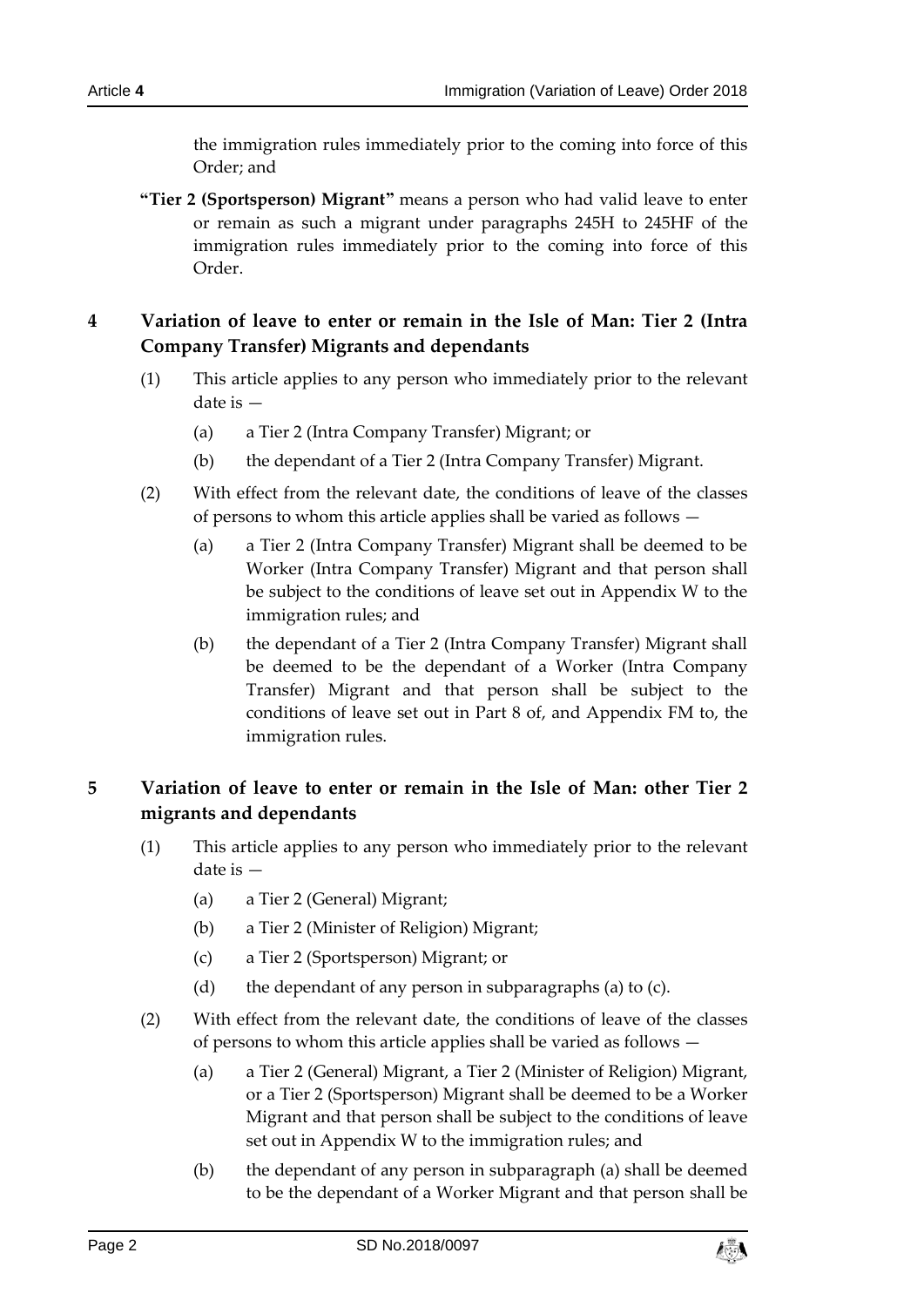subject to the conditions of leave set out in Part 8 of, and Appendix FM to, the immigration rules.

### **6 No reduction of the period of leave to enter or remain in the Isle of Man:**

For the sake of clarity, nothing in articles 4 and 5 reduces the period of leave applying immediately prior to the relevant date to those persons affected by this Order.

### **MADE 19 MARCH 2018**

**W GREENHOW** *Chief Secretary*